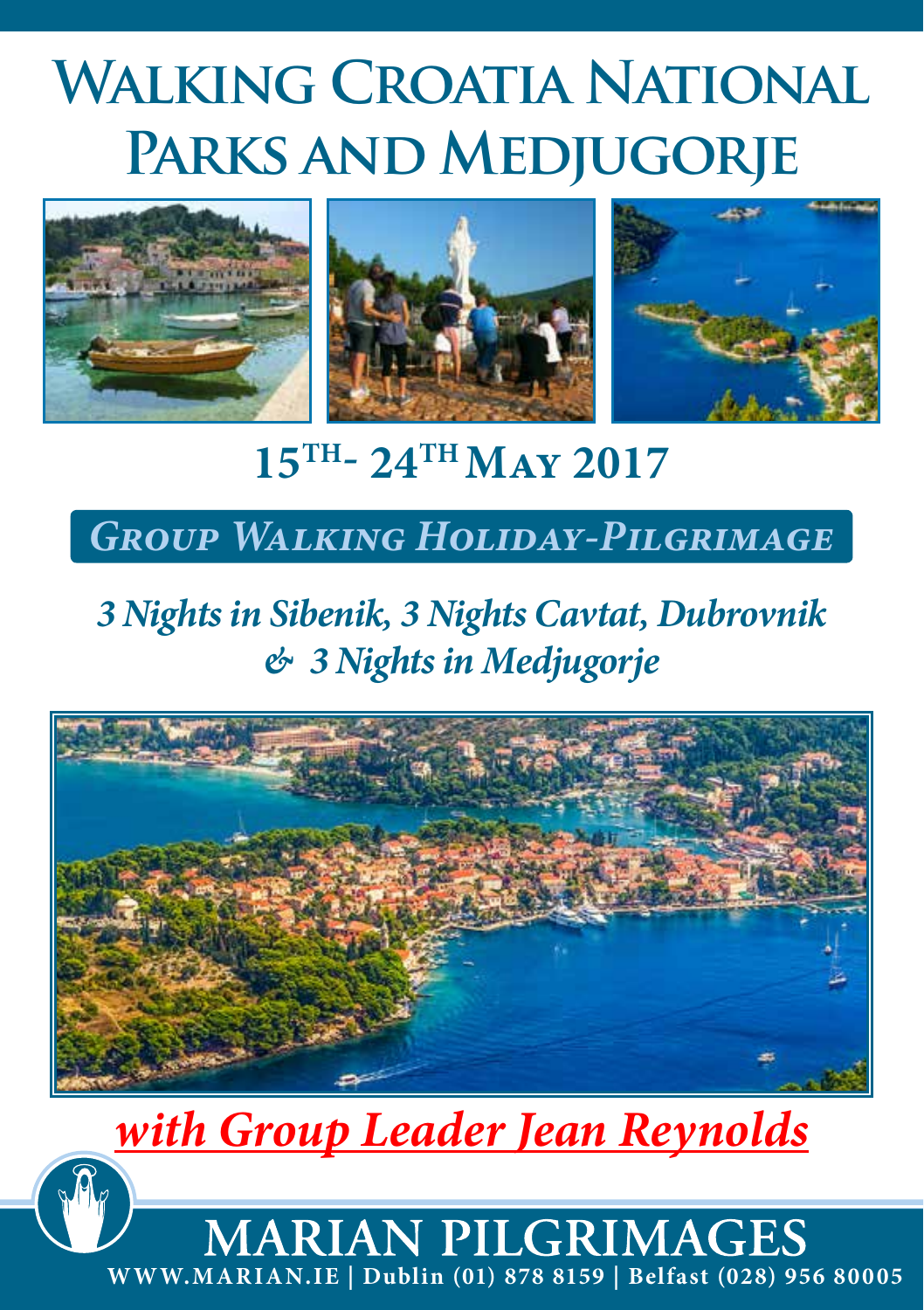#### **Day 1 – Monday, 15 May**

Check-in at Dublin airport for flight to Zadar. Coach transfer to transfer to 3\* Hotel Jakov on Halfbord basis in Solaris Beach Resort in Sibenik. Welcome meeting with Croatia Tours representative and the guide.

#### **Day 2 – Tuesday, 16 May** *Walking distance - 14km*

Walking in **Krka River National Park** and visit to the monastery on Visovac Lake- We will spend the day

visiting one of Croatia's most popular national parks: the Krka River National Park. A short boat ride will take us from Skradin to the 44-meters high Skradinski Buk Waterfall. Fantastic karst formations and travertine waterfalls make it a beautiful swimming area. This is the famous place where the second hydroelectric power plant in the world was built, just three days after the first hydroelectric power plant on Niagara Falls. There will be time for lunch and a swim. You will be able to admire the Krka River National Park abundant wildlife, particularly birds – more than 200 different species can be seen.



**Paklenica Walking Tour** - Trekking Paklenica Park will leads us into the most famous trekking and rock climbing national park in Croatia. It covers the area of torrent flows of Velika and Mala Paklenica and their distinctive canyons carved vertically into the southern slopes of Velebit, and the broader surrounding area. This relatively small area has an abundance of exceptional diversity of geomorphologic phenomena and forms,

diverse flora and fauna, attractive landscapes and intact nature. Having adapted to the geographic and

climatic environment, the residents mostly engaged in nomad stock herding, which is confirmed by mountain shepherd residences. The fact that many people stayed in mountain residences in summertime is reflected in the ruins of numerous sacral buildings: churches, chapels, altars, holy hills and measures.

#### **Day 4 – Thursday, 18 May** *Walking distance - 13km*

**Split Old Town** - Transfer from Sibenik to Cavtat with stop-over in Split. Stroll up leafy Marjan Hill, a verdant peninsula that is just a short walk away from the centre

of the city. Enjoy the splendid views of the city and the Adriatic Sea. The leisurely paced hike goes up the southern slopes of Marjan Hill all the way to the top. Once reaching the peak, descend the hill to Bene Beach. Transfer from Split to Cavtat and check-in into 3\* Hotel Epidaurus on Half board basis.







### **www.ma**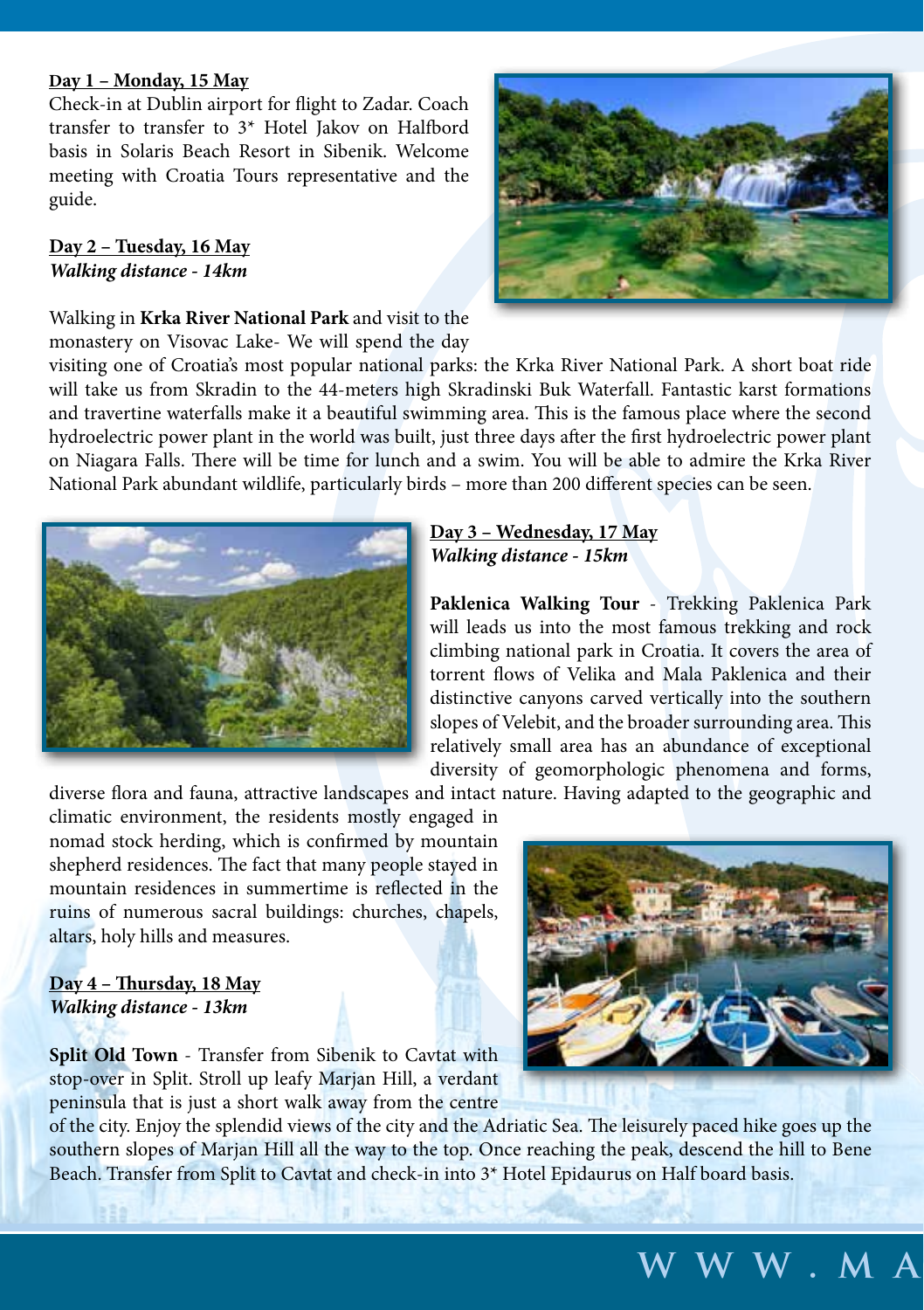#### **Day 5 – Friday, 19 May** *Walking distance - 15km*

**Dubrovnik/Srdj walking** - Visit Dubrovnik, the most beautiful of all Mediterranean towns and hike to Srđ, the mountain protecting Dubrovnik from the north, offering a great view of the area. In the afternoon take an optional trip to the nearby Lokrum Island and enjoy its botanical garden and olive groves, or take the walking tour of Dubrovnik's famous city walls.



#### **Day 6 – Saturday, 20 May** *Walking distance - 13km*

Lopud Island walking- Lopud is an island with lots of sunshine, sandy beaches and palm trees, free of traffic. The only town on the island has no more than a couple of hundred permanent residents, old houses of beautiful architecture and abundance of flowers everywhere, which contribute to an easy going lifestyle. The sandy beach of Sunj Bay on Lopud's southern side is the most popular beach of the Dubrovnik area where we will walk to. However this island's true treasures are its tiny churches and a fort strategically located at one of its highest points. In the past it served as an observation point and was used to protect the island's safety. Today it offers stunning views of the Elaphiti Archipelago and Mljet Island.

**Day 7 to Day 10 - Sunday, 21st May to Wednesday, 24 May** *Walking distance - 5km/day* 

After breakfast, transfer to Dubrovnik port and onward to Medjugorje where you will be spending the last 3 nights of your holidays.

Here you can take part in the religious programme operated by Marian Pilgrimages. Along with daily walks though the surrounding countryside, we will take an optional trip to Mostar during one of the days.



#### **Day 10 – Wednesday, 24 May**

**WIAN** IF

Transfer from Medjugorje to Split Airport for your flight back home.

*Marian Pilgrimages is dedicated to providing a professional and personalised service. I\*It is our intention to follow the itinerary as outlined above and the 'distances walked' are only approximate. However due to group abilities and preferences, weather conditions, special events and interest it may be necessary to alter the itinerary without prior notice.*